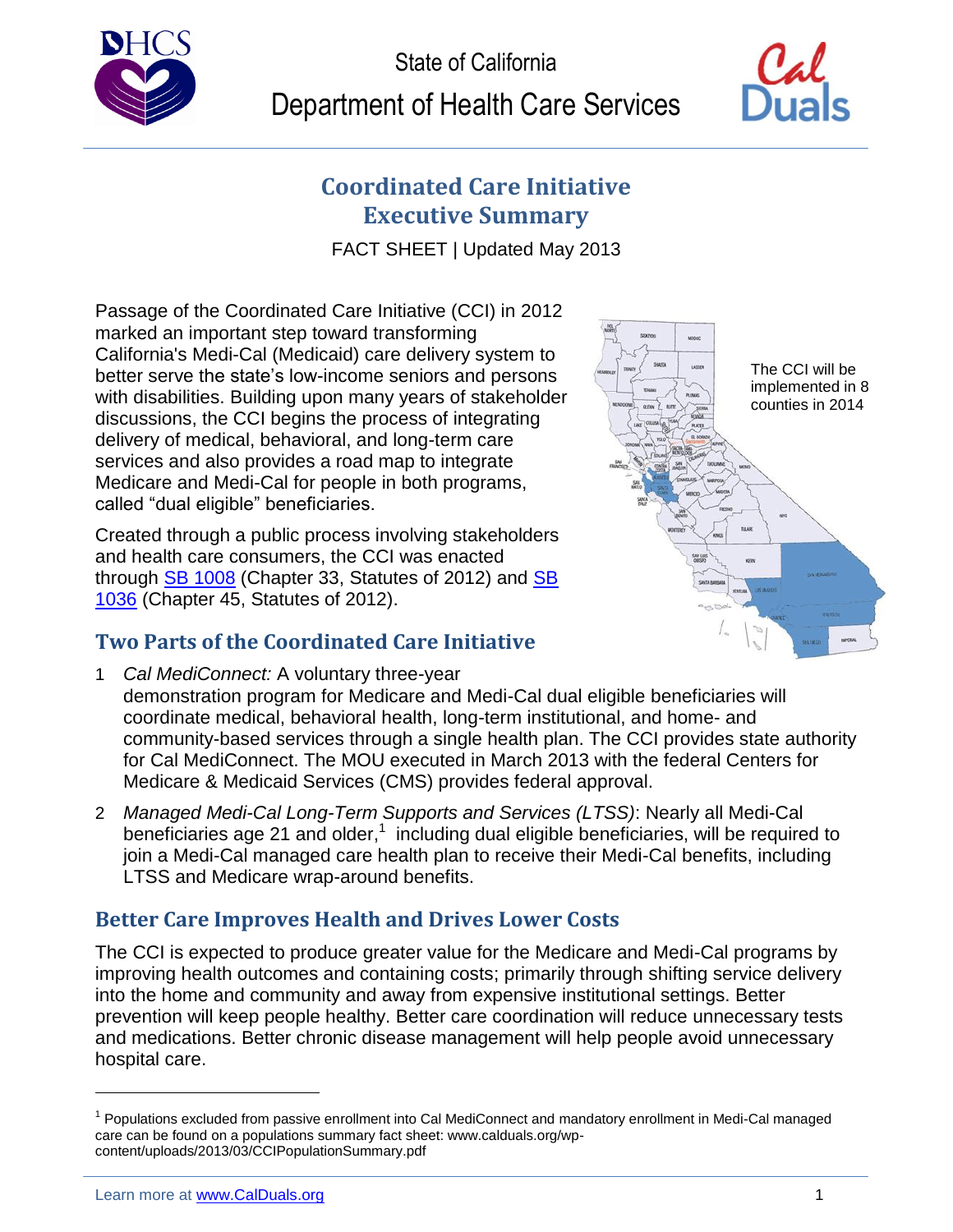Under the CCI, the participating managed care health plans will receive a monthly payment to provide beneficiaries access to all covered, medically necessary services through a process called "capitation." These capitated payments create strong financial incentives for health plans to ensure beneficiaries receive preventive care and home- and communitybased options to avoid unnecessary admissions to the hospital or nursing home.

Significant stakeholder feedback informed the beneficiary protections needed to drive success and quality in the CCI's design and implementation. The CCI includes comprehensive protections to ensure beneficiary health, safety, and high quality care delivery, including medical care, LTSS, and behavioral health.

## **Coordinated Care Initiative Goals**

By consolidating the responsibility for all of these covered services into a single health plan, the CCI expects to achieve the following goals:

- 1 Improve the quality of care for beneficiaries.
- 2 Maximize the ability of beneficiaries to remain safely in their homes and communities, with appropriate services and supports, in lieu of institutional care.
- 3 Coordinate Medi-Cal and Medicare benefits across health care settings and improve continuity of care across acute care, long-term care, behavioral health, and home- and community-based services settings using a person-centered approach.
- 4 Promote a system that is both sustainable, person- and family-centered, and enables beneficiaries to attain or maintain personal health goals by providing timely access to appropriate, coordinated health care services and community resources, including home- and community-based services and mental health and substance use disorder services.

## **Location and Timing**

The CCI will be implemented in eight counties no sooner than January 2014. The eight counties are Alameda, Los Angeles, Orange, Riverside, San Bernardino, San Diego, San Mateo, and Santa Clara.

The participating health plans are part of the state's existing network of Medi-Cal health plans and have experience providing Medicare managed care. Each underwent a rigorous selection process.

| <b>Counties and Primary Health Plans</b><br><b>Implementing the CCI</b> |                                |
|-------------------------------------------------------------------------|--------------------------------|
| County                                                                  | <b>Health Plans</b>            |
| <u>Alameda</u>                                                          | Alameda Alliance for Health    |
|                                                                         | <b>Anthem Blue Cross</b>       |
| <b>Los Angeles</b>                                                      | L.A. Care                      |
|                                                                         | Health Net                     |
| <b>Orange</b>                                                           | CalOptima                      |
| <b>San Diego</b>                                                        | Care 1st                       |
|                                                                         | <b>Community Health Group</b>  |
|                                                                         | <b>Health Net</b>              |
|                                                                         | Molina Health                  |
| <b>San Mateo</b>                                                        | Health Plan of San Mateo       |
| <b>Riverside</b>                                                        | Inland Empire Health Plan      |
|                                                                         | Molina Health Care             |
| <b>San Bernardino</b>                                                   | Inland Empire Health Plan      |
|                                                                         | Molina Health Care             |
| <b>Santa Clara</b>                                                      | Anthem Blue Cross              |
|                                                                         | Santa Clara Family Health Plan |

#### *Implementation Status*

With the signing of the MOU in March 2013, the state and federal governments will now conduct a comprehensive readiness review to evaluate each health plan's major systems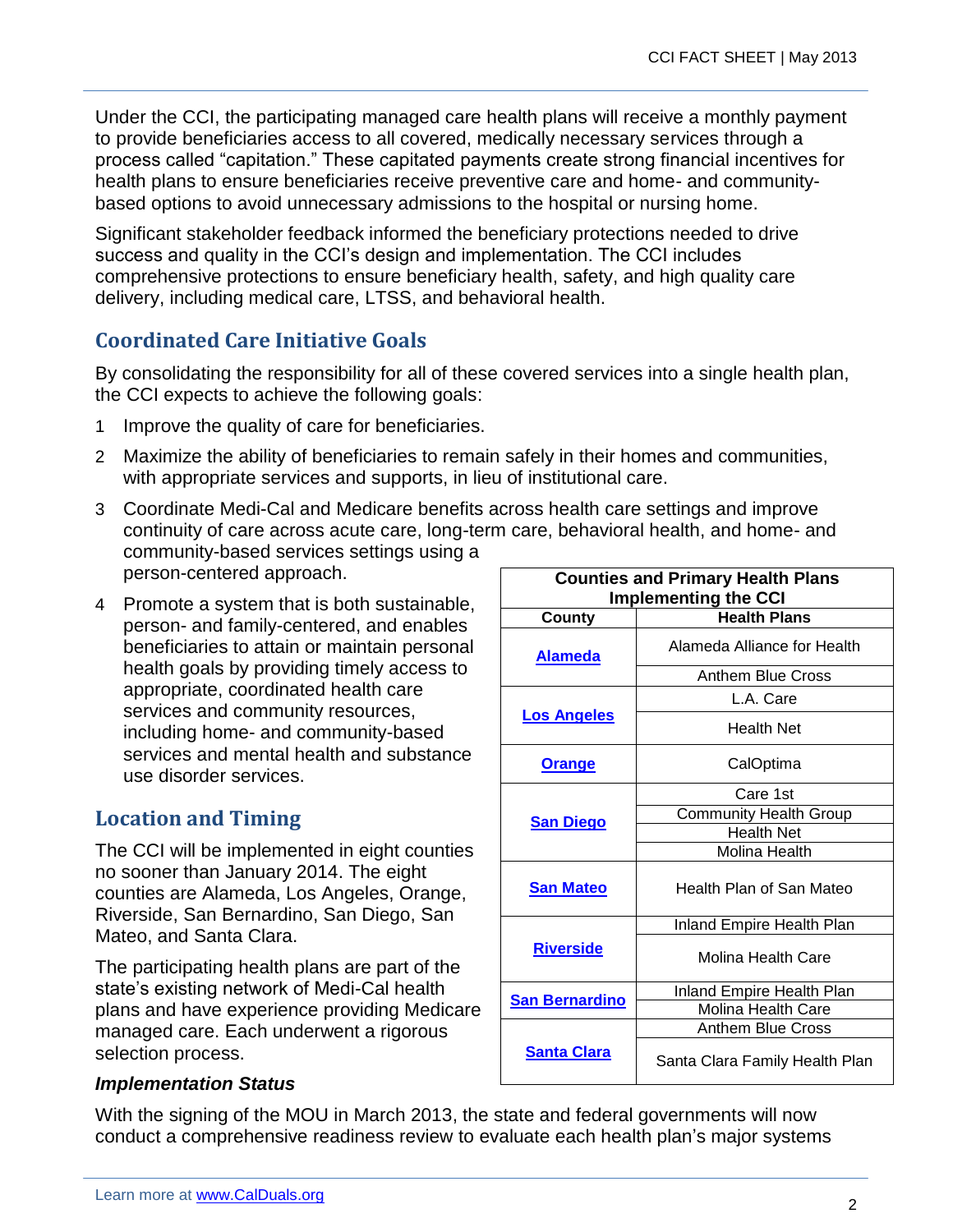and ensure they are prepared to provide the required continuity of care, seamless access to medically necessary services, and coordinate care across LTSS, behavioral health and medical care. Health plans must pass this review before three-way contracts between the health plans, CMS, and DHCS are signed and before any beneficiary is enrolled.

#### *Enrollment Process*

Enrollment will begin no sooner than January 2014. Notification of these changes will be mailed to eligible participants starting in October 2013.

Enrollment will be phased in over 12 months in all participating counties, except Los Angeles and San Mateo. In Los Angeles, enrollment will be phased in over 15 months. In San Mateo, enrollment will happen all at once in January 2014.

#### *Understanding Enrollment for Different Populations*

 **For people with both Medicare and Medi-Cal eligible for Cal MediConnect:** The state will use a passive enrollment process. This means that the state will enroll eligible individuals into a health plan that combines their Medicare and Medi-Cal benefits unless the individual actively chooses not to join and notifies the state of this choice. The state will send eligible individuals multiple notices describing their choices, including the option to "opt out" of joining a Cal MediConnect health plan.

**"Opting out":** This is when an eligible beneficiary chooses not to join a demonstration health plan and keep his or her Medicare benefits separate and out of the demonstration health plan. Beneficiaries who enroll in a Cal MediConnect health plan may opt out or change health plans at any time.

**Note:** Opting out applies only to Medicare benefits. Beneficiaries must still get their Medi-Cal benefits through a health plan, as described below. This

- **For nearly all people with Medi-Cal:** The state will require mandatory enrollment into a Medi-Cal health plan. This means that nearly all people with Medi-Cal in the eight CCI counties MUST get all their Medi-Cal benefits, including long-term services and supports, through a Medi-Cal health plan. Most people with only Medi-Cal already are enrolled in a Medi-Cal health plan; now they will also get their long-term supports and services through their health plan.
- **For people with both Medicare and Medi-Cal who do not enroll in a Cal MediConnect Health Plan**: The state will require enrollment in a Medi-Cal plan for all Medi-Cal long-term services and supports and any Medicare deductibles or costs. For dual eligible beneficiaries, enrolling in a Medi-Cal health plan does not change their Medicare benefits. They can still go to their Medicare doctors, hospitals, and providers.

## **Participating Populations**

An estimated 456,000 dual eligible beneficiaries will be eligible for passive enrollment into the Cal MediConnect program in the eight counties, with a maximum of 200,000 in Los Angeles County. An estimated one-third of those beneficiaries already are enrolled in managed care for Medi-Cal, Medicare, or both. Certain people with Medicare and Medi-Cal will not be eligible to enroll in a Cal MediConnect health plan. (A full list of the populations included and excluded is listed in another fact sheet.)